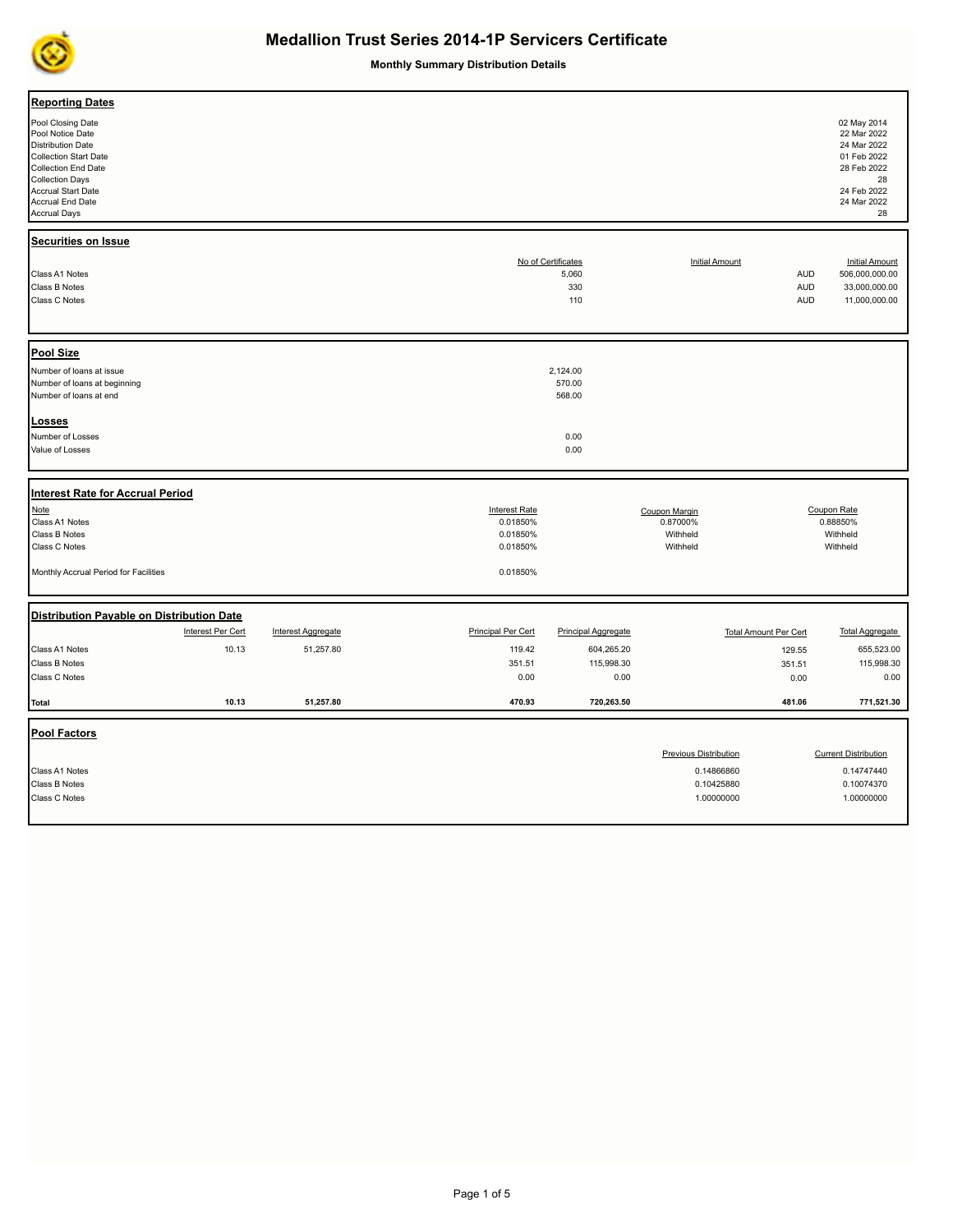

**Monthly Summary Distribution Details**

## **Monthly Cashflow Working Sheet**

|                                             | Aggregate  |
|---------------------------------------------|------------|
| FCC + Offset Total                          | 255,920.79 |
| Other Income                                | 0.00       |
| Interest On Collections                     | 20.40      |
|                                             |            |
| Available Distribution Amount               | 255,941.19 |
| Other Taxes                                 | 0.00       |
| Trustee and Manager Fees                    | 2,477.83   |
| Servicing Fee                               | 17,167.61  |
| <b>Liquidity Commitment Fee</b>             | 2,416.44   |
| <b>Support Facility</b>                     | 110,657.92 |
| <b>FCC Other Creditors</b>                  | 100.30     |
| Other Expense                               | 78.02      |
| <b>Liquidity Repayment Amount</b>           | 0.00       |
| A1 Coupon                                   | 51,257.80  |
| <b>B</b> Coupon                             | n/a        |
| Principal Draw Repayment Amount             | 0.00       |
| Principal Charge Off Reimbursement          | 0.00       |
| Extraordinary Reserve Draw Repayment Amount | 0.00       |
| C Coupon                                    | n/a        |
| Arranging Fee                               | 0.00       |
| Required Distribution Amount                | 219,832.22 |
| Income shortfall                            |            |
| <b>Liquidity Facility Draw</b>              | 0.00       |
| <b>Principal Draw</b>                       | 0.00       |
| Extraordinary Expense Draw                  | 0.00       |
|                                             |            |
| Income Carryover Amount                     | 0.00       |
| Principal Chargeoff Unreimbursement         | 0.00       |
| Principal Chargeoff                         | 0.00       |

Total Principal Chargeoff Reimbursement Due 0.00

| <b>Payment Allocation Cascade</b>              |                   |                         |                    |
|------------------------------------------------|-------------------|-------------------------|--------------------|
|                                                | <b>Due Amount</b> | <b>Available Amount</b> | <b>Paid Amount</b> |
| Available Distribution Amount                  |                   |                         | 255,941.19         |
| Principal Draw                                 |                   |                         | 0.00               |
| <b>Liquidity Draw</b>                          |                   |                         | 0.00               |
| Extraordinary Expense Draw                     |                   |                         | 0.00               |
| Available Funds                                |                   |                         | 255,941.19         |
| Other Taxes                                    | 0.00              | 255,941.19              | 0.00               |
| Trustee and Manager Fees                       | 2,477.83          | 255,941.19              | 2,477.83           |
| Servicing Fee                                  | 17,167.61         | 253,463.36              | 17,167.61          |
| <b>Liquidity Commitment Fee</b>                | 2,416.44          | 236,295.75              | 2,416.44           |
| <b>Support Facility</b>                        | 110,657.92        | 233,879.31              | 110,657.92         |
| <b>FCC Other Creditors</b>                     | 100.30            | 123,221.39              | 100.30             |
| Other Expense                                  | 78.02             | 123,121.09              | 78.02              |
| <b>Liquidity Repayment Amount</b>              | 0.00              | 123,043.07              | 0.00               |
| A1 Coupon                                      | 51,257.80         | 123,043.07              | 51,257.80          |
| <b>B</b> Coupon                                | n/a               | 71,785.27               | n/a                |
| Principal Draw Repayment Amount                | 0.00              | 65,799.07               | 0.00               |
| Principal Charge Off Reimbursement             | 0.00              | 65,799.07               | 0.00               |
| Extraordinary Reserve Draw Repayment Amount    | 0.00              | 65,799.07               | 0.00               |
| C Coupon                                       | n/a               | 65,799.07               | n/a                |
| Arranging Fee                                  | 0.00              | 36,108.97               | 0.00               |
| <b>Total Income Carryover Amount</b>           |                   | 0.00                    |                    |
| <b>Total Principal Chargeoff Reimbursement</b> |                   |                         | 0.00               |
| <b>Excess Distribution</b>                     |                   |                         | 36,108.97          |
| Unpaid Facility Int Chg                        |                   |                         |                    |
| - Liquidity                                    |                   |                         | 0.00               |
| - Extraordinary Expense                        |                   |                         | 0.00               |
| Unpaid Security Interest Amount                |                   |                         |                    |
| - Class A1 Notes                               |                   |                         | 0.00               |

- Class B Notes

- Class C Notes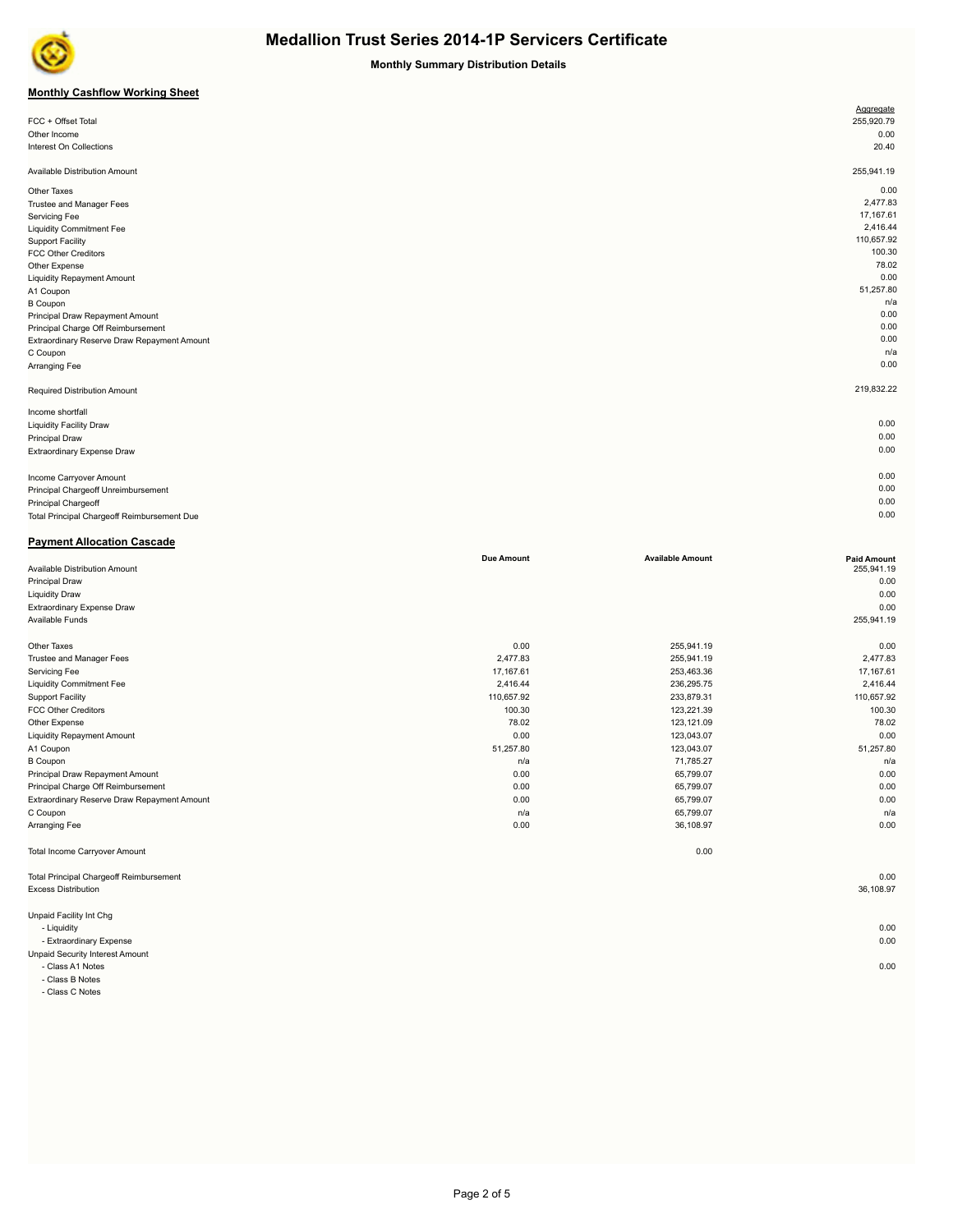

#### **Monthly Summary Distribution Details**

### **Facilities Outstanding**

| . acmacs outstanding                        |              |
|---------------------------------------------|--------------|
| Liquidity Commitment Facility Limit         | 3,500,000.00 |
| Beginning Liquidity Commitment Facility     | 3,500,000.00 |
| Previous Liquidity Facility Draw            | 0.00         |
| Repayment of Liquidity Facility             | 0.00         |
| <b>Liquidity Facility Draw</b>              | 0.00         |
| <b>Ending Liquidity Commitment Facility</b> | 3,500,000.00 |
| <b>Beginning Principal Draw</b>             | 0.00         |
| Previous Principal Draw                     | 0.00         |
| Repayment of Principal Draw                 | 0.00         |
| <b>Principal Draw</b>                       | 0.00         |
| <b>Ending Principal Draw</b>                | 0.00         |
| ExtraOrdinary Expense Facility Limit        | 150,000.00   |
| Beginning ExtraOrdinary Expense Facility    | 150,000.00   |
| Previous ExtraOrdinary Expense Draw         | 0.00         |
| Repayment of ExtraOrdinary Expense Facility | 0.00         |
| ExtraOrdinary Expense Draw                  | 0.00         |
| Ending ExtraOrdinary Expense Facility       | 150,000.00   |
|                                             |              |

### **Coupon and Principal Distribution Workshee**

|                                                       | Per Certificate | Aggregate |
|-------------------------------------------------------|-----------------|-----------|
| <b>Class A1 Notes</b>                                 |                 |           |
| Unpaid Security Coupon (after last distribution date) | 0.00            | 0.00      |
| Interest on Unpaid Security Coupon                    | 0.00            | 0.00      |
| Security Coupon                                       | 10.13           | 51,257.80 |
| <b>Total Coupon</b>                                   | 10.13           | 51,257.80 |
|                                                       |                 |           |
| Unpaid Security Coupon (after last distribution date) |                 |           |
| Interest on Unpaid Security Coupon                    |                 | 0.00      |
| Security Coupon                                       |                 | 51,257.80 |
| Coupon Payable                                        | 10.13           | 51,257.80 |
| <b>Unpaid Security Coupon</b>                         |                 | 0.00      |
|                                                       |                 |           |

#### **Class B Notes**

| Unpaid Security Coupon (after last distribution date) |
|-------------------------------------------------------|
| Interest on Unpaid Security Coupon                    |
| Security Coupon                                       |
| <b>Total Coupon</b>                                   |
|                                                       |

## Unpaid Security Coupon (after last distribution date)

Interest on Unpaid Security Coupon Security Coupon Coupon Payable Unpaid Security Coupon

**Class C Notes**<br>Unpaid Security Coupon (after last distribution date) Interest on Unpaid Security Coupon Security Coupon Total Coupon

Unpaid Security Coupon (after last distribution date) Interest on Unpaid Security Coupon Security Coupon Coupon Payable Unpaid Security Coupon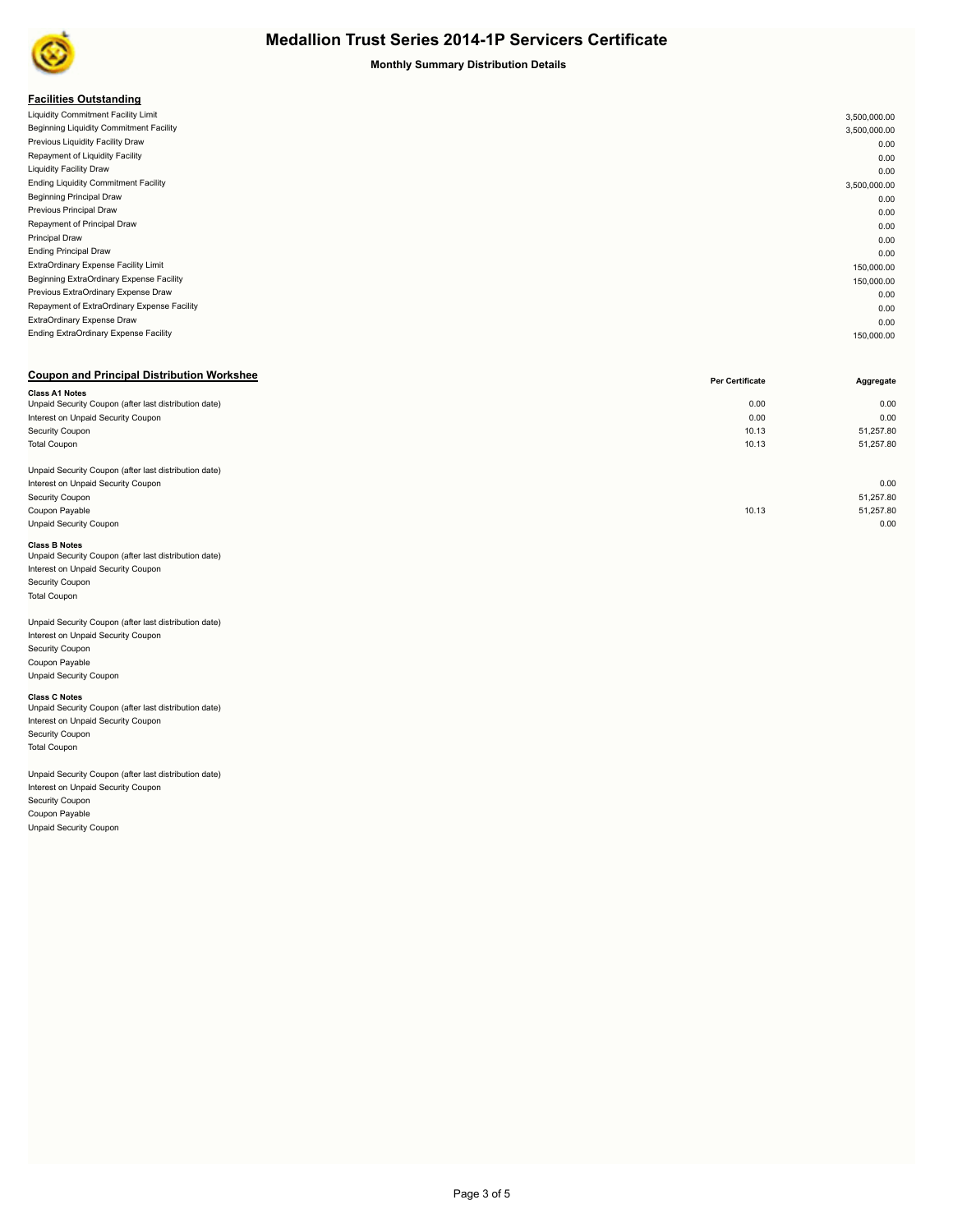

## **Monthly Summary Distribution Details**

| <b>Principal Amount</b> |
|-------------------------|
|-------------------------|

| .                                                                     |                 |
|-----------------------------------------------------------------------|-----------------|
| <b>Principal Collection</b>                                           | 1,892,971.06    |
| plus Repurchases                                                      | 0.00            |
| less Total Customer Redraw                                            | $-1,172,737.64$ |
| plus Redraw Bond Issue This Month                                     | 0.00            |
| Aggregate Principal Damages from Seller & Servicer                    | 0.00            |
| Principal Chargeoff Reimbursement                                     |                 |
| - Class A1 Notes                                                      | 0.00            |
| - Class B Notes                                                       | 0.00            |
| - Class C Notes                                                       | 0.00            |
| <b>Principal Rounding</b>                                             | 49.38           |
|                                                                       |                 |
| <b>Scheduled Principal Amount</b>                                     | 260,005.25      |
| Unscheduled Principal Amount - Principal Prepayment                   | 833,760.81      |
| Unscheduled Principal Amount - Full Prepayment                        | 799,205.00      |
| Unscheduled Principal Amount - less Redraws + Chargeoff Reimbursement | 460,228.17      |
|                                                                       |                 |
| Total Available Principal Amount for Redraw Bonds                     | 720,282.80      |
|                                                                       |                 |
| Principal Rounding b/f                                                | 49.38           |
| <b>Total Unscheduled Principal Amount</b>                             | 460,228.17      |
| <b>Total Scheduled Principal Amount</b>                               | 260,005.25      |
| Previous Principal Carryover Amount                                   | 0.00            |
| Total Available Principal Amount for Notes                            | 720,282.80      |
| Net Principal Draw                                                    | 0.00            |
| Net Total Available Principal Amount for Notes                        | 720,282.80      |
|                                                                       |                 |

| <b>Principal Allocation</b>              | <b>Certificate Amount</b> | Aggregate       |
|------------------------------------------|---------------------------|-----------------|
| Class A Percentage via Stepdown          |                           | 0.00            |
| Class A1 Principal Payment               | 119.42                    | 604,265.20      |
| Class B Principal Payment                | 351.51                    | 115,998.30      |
| Class C Principal Payment                | 0.00                      | 0.00            |
| Principal rounding c/f                   |                           | 19.30           |
| Outstanding Principal - beginning period |                           | 89,516,802.62   |
| less Principal Repayment                 |                           | $-1,892,971.06$ |
| plus Total Customer Redraw               |                           | 1,172,737.64    |
| less Principal Losses                    |                           | 0.00            |
| Plus Substitutions                       |                           | 0.00            |
| Outstanding Principal - Closing period   |                           | 88,796,569.20   |
|                                          |                           |                 |
| <b>Principal Losses</b>                  |                           |                 |

| <b>Principal Losses</b>                                      | 0.00 |
|--------------------------------------------------------------|------|
| Principal Draw Amount - Pool Mortgage Insurance Policy       | 0.00 |
| Principal Draw Amount - Individual Mortgage Insurance Policy | 0.00 |
| Net Principal Losses                                         | 0.00 |
| Principal Chargeoff                                          | 0.00 |
| - Class A1 Notes                                             | 0.00 |
| - Class B Notes                                              | 0.00 |
| - Class C Notes                                              | 0.00 |
|                                                              |      |
| <b>Class A1 Notes</b>                                        |      |
| Beginning Unreimbursed Principal Chargeoffs                  | 0.00 |
| Principal Chargeoff                                          | 0.00 |
| Principal Chargeoff Reimbursement                            | 0.00 |
| Ending Unreimbursed Principal Chargeoffs                     | 0.00 |
|                                                              |      |
| <b>Class B Notes</b>                                         |      |
| Beginning Unreimbursed Principal Chargeoffs                  | 0.00 |
| Principal Chargeoff                                          | 0.00 |
| Principal Chargeoff Reimbursement                            | 0.00 |
| Ending Unreimbursed Principal Chargeoffs                     | 0.00 |
|                                                              |      |
| <b>Class C Notes</b>                                         |      |
| Beginning Unreimbursed Principal Chargeoffs                  | 0.00 |
| Principal Chargeoff                                          | 0.00 |
| Principal Chargeoff Reimbursement                            | 0.00 |
| Ending Unreimbursed Principal Chargeoffs                     | 0.00 |
|                                                              |      |